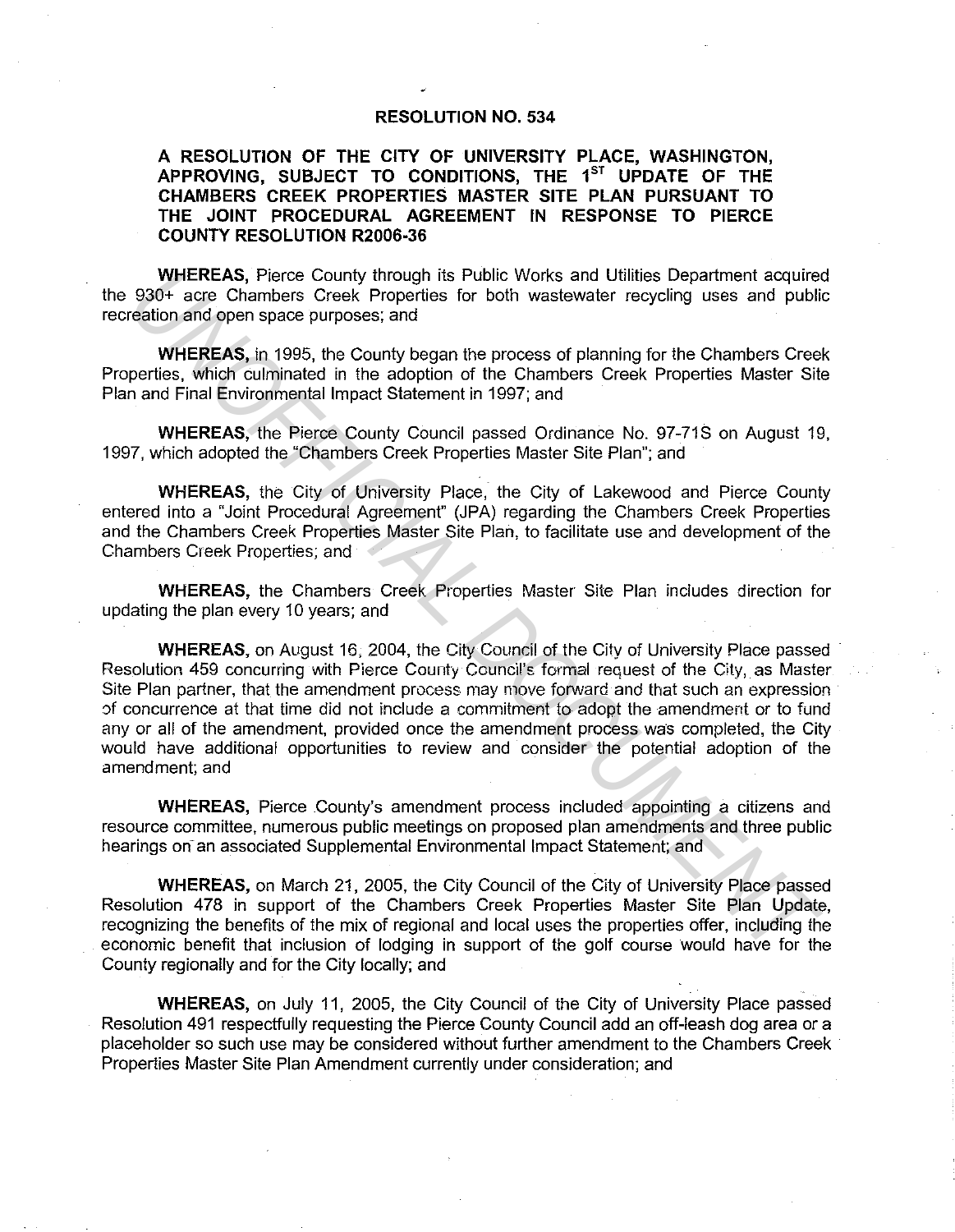**WHEREAS,** the City of University Place contributed to the regional off-leash dog park in Lakewood at the urging of the Pierce County Executive, recognizing the need for both regional and local off-leash dog areas and the popular demand evidenced by testimony and by a petition signed by more than 730 Pierce County residents and submitted to Pierce County as part of the Chambers Creek Properties Master Site Plan Update process; and

'C,

**WHEREAS,** Pierce County proposes that the Chambers Creek Properties Master Site Plan be amended to: add casita or cabin type lodging, an environmental institute, shore boardwalks and a Central Meadow event space; revise the locations of the arboretum and environmental education center; increase parking and area for restaurants and concessions; remove "Area 4" and a botanical garden from the master site plan; delete reference to relocating the railroad right-of-way; and phase out the University Place School District bus storage and maintenance facility; and

**WHEREAS,** during the amendment process the City of University Place requested amendments to the Joint Procedural Agreement to: add language such that future amendment proposals that are within University Place municipal boundaries are solely between Pierce County and the City of University Place; add language such that future amendment proposals that are within Lakewood municipal boundaries are solely between Pierce County and the City of Lakewood; add language to address impacts from large special events at the Golf Course and/or Central Meadow; and clarify special event permits and permit requirements for the environmental institute at the wastewater facility; and oardwalks and a Cental Medow over the packic; revise the locations of the aforotomy computering and accounting and contour and contour and contour of the most simple the most simple that in the state in the state of the co

**WHEREAS,** on April 18, 2006 Pierce County Council resolved that the proposed Chambers Creek Properties Master Site Plan Update be referred to the cities of University Place and Lakewood for review and approval pursuant to the Joint Procedural Agreement; and

**WHEREAS, the City of University Place Planning Commission reviewed the proposed** update on May 17, 2006, held a public hearing on June 7, 2006, and after duly considering comments. from the City's Parks: and Recreation Commission and Economic Development Committee, recommended approval of the Master Site Plan Update subject to including an offleash dog area and addressing other concerns of the Parks and Recreation Commission and Economic Development Committee, including the timing and type of lodging proposed; Now, Therefore,

## **BE IT RESOLVED BY THE CITY COUNCIL OF THE CITY OF UNIVERSITY PLACE, WASHINGTON, AS FOLLOWS:**

**Section 1.** The City Council of the City of University Place approves the proposed updates to the Chambers Creek Master Site Plan as presented in Pierce County Resolution R2006-36.

**Section 2.** The City Council of the City of University Place requests the County's consideration of a Master Site Plan policy amendment to allow an off-leash dog area integrated with other uses in the South Area of the Chambers Creek Properties and invite public participation in its design.

**Section** 3. Such approval of the proposed updates to the Chambers Creek Master Site Plan as presented in Pierce County Resolution R2006-36 is further conditioned on an amendment to the Joint Procedural Agreement and Chambers Creek Properties Design Standards and Guidelines that accomplish the following: